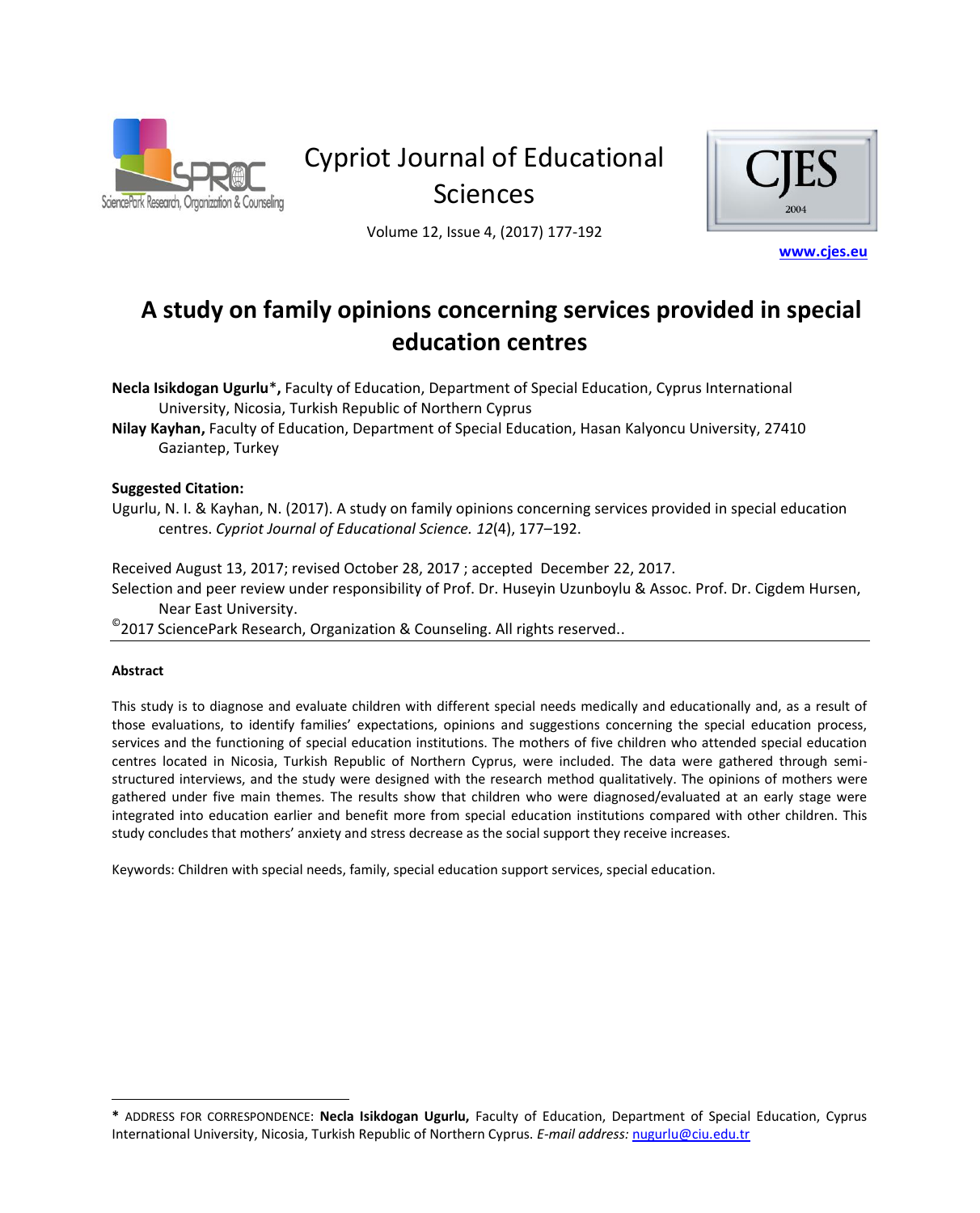#### **1. Introduction**

The family, which is one of the smallest and basic building blocks of society, plays an important role during the development and education of the child, starting from birth. A newly arrived child brings to the family many changes, whether the child has special needs or not. There are many changes that couples have to overcome such as the harmony between spouses, undertaking of new roles, changes in the professional and daily lives of spouses and economic adjustments. In addition, the dimension of changes experienced by families having children with special needs is much greater. Thus, the stress and anxiety experienced by those families increase in parallel to the severity of the change. Families need some help and support in many issues such as the child's special needs, special problems or education. Besides, if those children need life long day care during or if they have problematic behaviours, the stress and anxiety level experienced by the family in overcoming those difficulties, and concerns regarding the child's future, increase. On the other hand, matters such as the children's acquisition of independent living skills, how to carry on in the absence of their mother or father, and the education or services they would receive in the future when they become adults are among the factors increasing the level of anxiety (Coskun & Akkas, 2009; Ozsoy, Ozkahraman & Calli, 2006; Schilling, Kirkham, Snow & Schinke, 1986). It seems that there are a lot of studies we have looked at in the literature about the involvement of the special need child in the family, feelings of the family, anticipations and solution ways (Evans, 2007; Hatton, Emerson, Graham, Blacher & Llewellyn, 2010; Howard, Williams & Lepper, 2010; Ristal and Singer, 2004; Yates, 2012), while in some of these studies the importance of family support services in dealing with emotional states is emphasised (Howard et al., 2010; Yates, 2012) and how they deal with these emotions, and that most families do not know how to behave in this situation and that their marriages do not continue (Hatton et al., 2009; Ristal and Singer, 2004). The importance of the family is emphasised by the importance of the family in meeting the needs of the child, and it is possible to provide early education services by emphasizing that it is a turning point for 0–6-year-old special needs children like all children, and it is stated that starting at the earliest possible time is the solution to both the family and the child (Evans, 2007; Yates, 2012).

In addition, families always need to be behind their child and provide support from birth as planning and carrying out their situation. This situation limits the functions of the family and leads to stress since many families do not have enough information on matters such as where to get guidance, what to do and how to behave. Thus, starting from the birth of their child with special needs, families face different problems in different areas with regards to information, stress, anxiety, social support and material matters (Hassal, Rose & McDonald, 2005; Kaner, 2004; Sucuoglu, 1995).

The families of children with special needs should, in order to reduce stress and worry, gain knowledge of their children's condition, share their experience with others and work together with those concerned with their children's education (Kucuker, Bakkaloglu & Sucuoglu, 2001). Because families help their children with special needs in fulfilling all their needs and provide them with many services as the persons in their nearest proximity. Thus, families are the fundamental factor in the lives of disabled children, and should receive knowledgeable and qualified support during the first years of their child. Families which are informed properly and which receive support provide support for their children concerning issues such as starting education at an early stage and minimizing the adverse impacts of disabilities. As we consider the importance of early childhood education, it has been determined that family support services should be of good quality (Kaner, 2004; Sucuoglu, 1995). Early childhood special education covers education services provided to children who are aged from zero to six years, who are at risk of, or have growth retardation and services to the parents of those children. Those education services develop parents' skills in forming positive interaction with the child and also favourable learning outcomes for the child (Birkan, 2002; Harris & Handleman, 2006; Hume, Bellini & Pratt, 2005).

The sooner children with special needs start receiving education services, and the more efficient will be the support received by the family and the child. Moreover, this factor would also be effective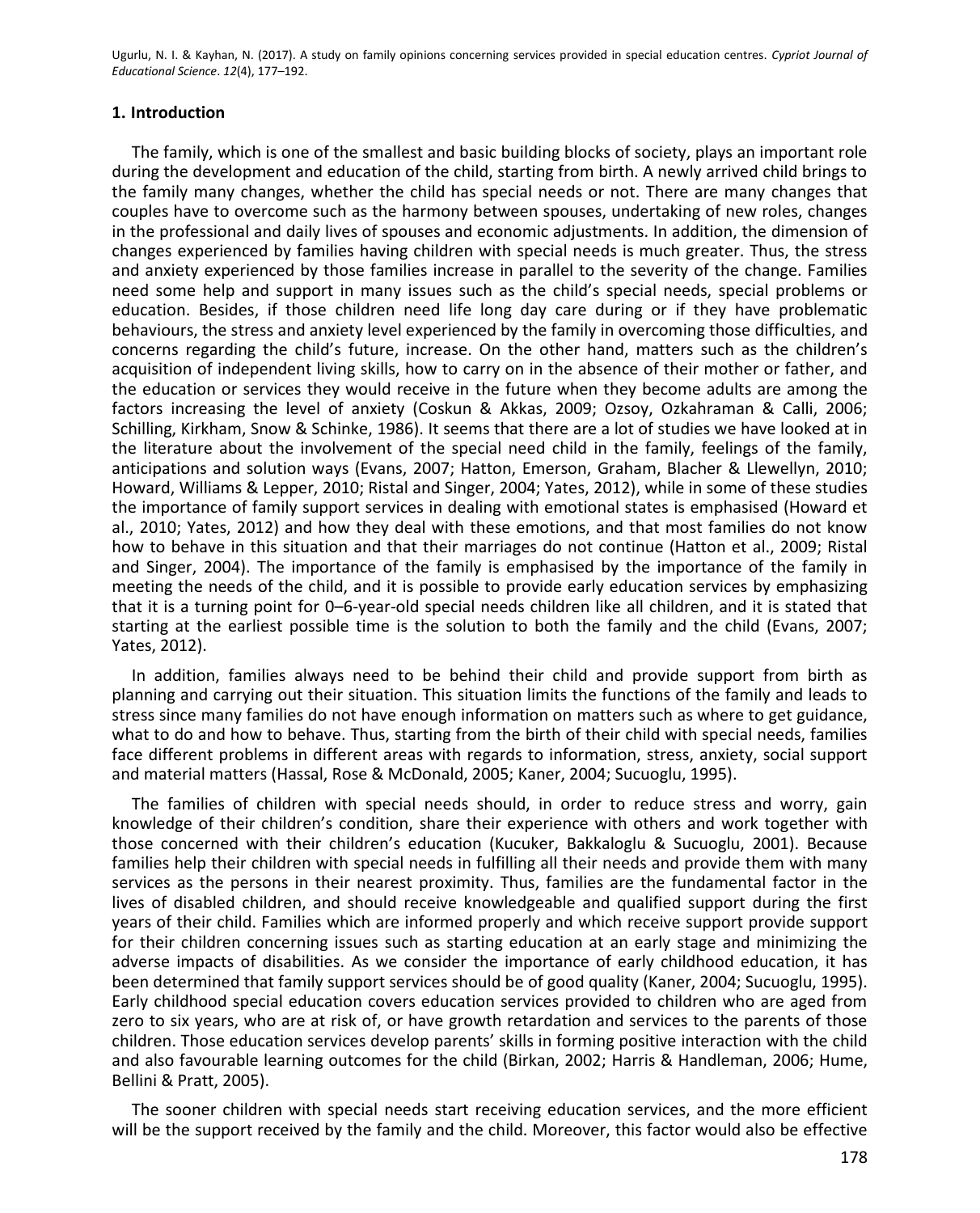in the establishment of healthy interaction between the child and their environment as well as in the perception of the child as a member of the society. Furthermore, special education services received in early childhood also play an important role in planning and implementing in an efficient and effective manner than services received in the preschool and primary school education of the child as well as their education in the later years.

General education services provided to all children with special needs or to children having normal developmental aim to orient children according to their interests, wishes and skills and to help them in different ways to solve problems. At the end of this process, the objective is for children to attain the life of self-sufficiency, that is, independent individuals. The medical diagnosis and evaluation of children with special needs provides information to educators as well as families with regards to the identification of children's educational needs and the monitoring of their development. Medical evaluations are conducted in hospitals and clinics, and reports are given to children at the end of those evaluations. However, it is observed that those reports do not define the performance levels of children with special needs (Altinkurt, 2008). Therefore, in addition to medical diagnosis, children with special needs shall also be evaluated from an educational point of view. In this manner, their performance shall be determined and educational objectives shall be established. The educational evaluation of children with special needs comprises the gathering of various information on children. This process shall be carried out with different objectives such as identification, classification and enrolment in a programme (Taylor, 1997).

Children in whom disabilities have been detected as a result of educational evaluations shall benefit at the maximum level from special education services in order to maximise their skills in independent living, academic development, social development and other areas of development (Eripek, 2013). One type of education included in the field of special education is special education support services. Special education support services are defined as specialists, equipment, education and consultancy services provided to the individual child, their family, teachers and the staff of the school they attend, once the educational needs of the disabled child are determined at the end of the evaluation and diagnosis process (Batu & Kircaali-Iftar, 2005). Thus, special education support services do not only cover the education of the disabled child, but also their family, and involves the work of at least two individuals or more in cooperation. Individuals working in cooperation support the academic success and the social acceptance of the disabled child as well as their participation to society. Education institutions are a social structure and form the basis for education and training. Of course, as educational institutions have expectations from individuals, institutions also have responsibilities to the child, the family and other specialists. In this respect, the cooperation of institutions with families is important for increasing the quality of education received by children who benefit from special education services. Since, as in children exhibiting normal development, the group that best knows the characteristics of children with special needs is their mothers and fathers. Cooperating with the family enables child's skills learned at school to be developed at home. Thus, this cooperation supports the continuity of skills and their generalisation in different environments.

Therefore, the level of knowledge of the families on the special education services provided by institutions to their children, and the level of their cooperation with the institution are of vital importance for the institution, the family and the child. Considering the importance of the family in the life of the child (Hassal et al., 2005; Howard et al., 2010; Kaner, 2004), early education services (Evans, 2007; Yates, 2012) and school–family cooperation are emphasised. It seems that it is not enough to work with what kind of problems the family has encountered, how they solve their problems and what they expect of support from their education services, starting from the way the child is diagnosed to the benefit of special education services. For this reason, this study aims to reveal the problems experienced by families with regard to their children, while the next studies to be carried out in the field are thought to shed light on the solution proposal.

The objective of this study is to diagnose and evaluate children with different special needs medically and educationally and, as a result of those evaluations, to identify families' expectations,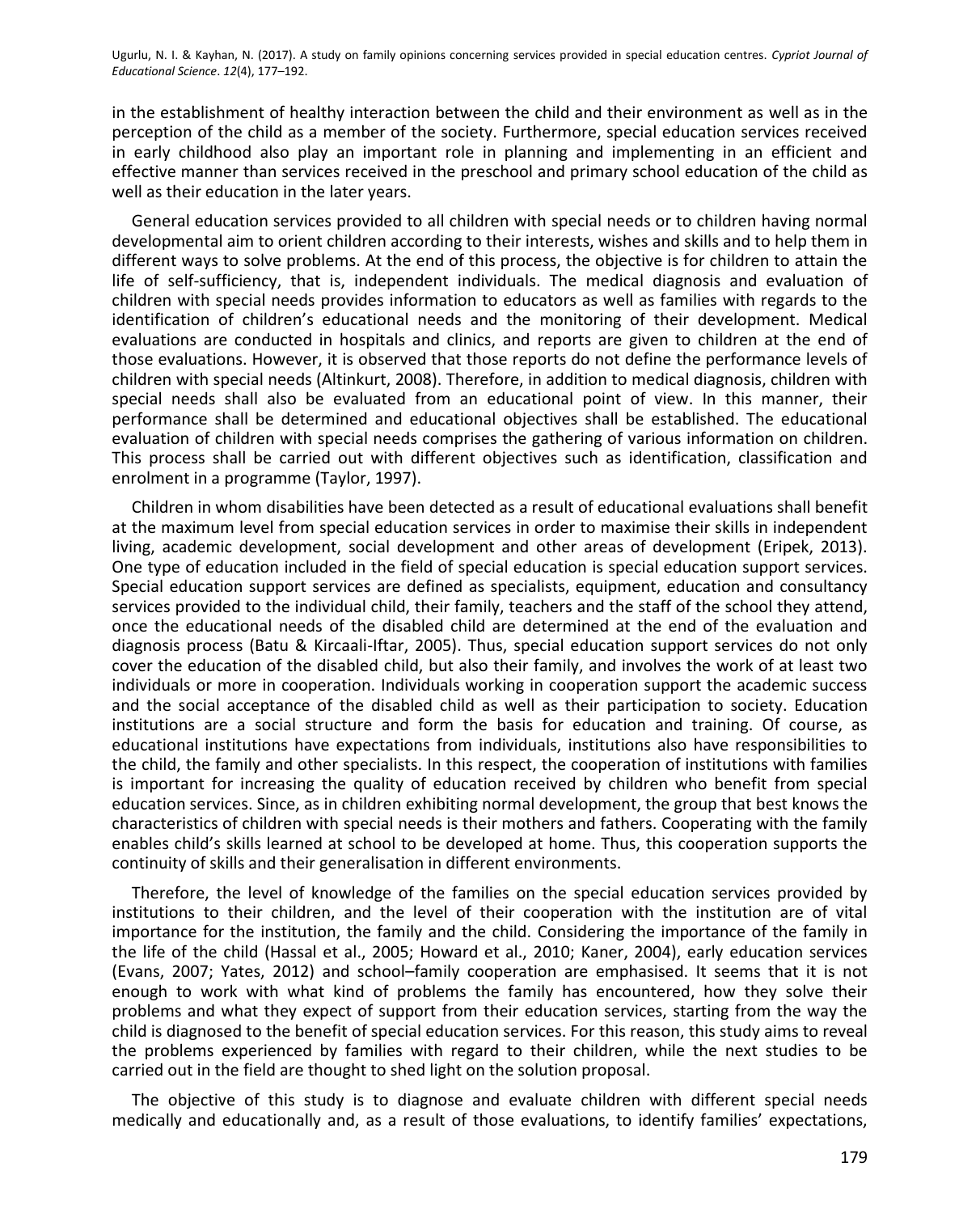opinions and suggestions concerning the special education process, services and the functioning of special education institutions.

The study reviews the problems faced by families during all the important phases of children with special needs since birth, such as diagnosis and evaluation, and the special education services they receive, and puts forth in a detailed manner the solutions families have used to overcome those difficulties. Since the findings of the study consist of opinions expressed by mothers, they are considered important. Mothers' statements concerning special education centres which their children attend and their expectations from specialists are hoped to provide guidance for people working in this field as well as for other families.

### **2. Methods**

#### *2.1. Research model*

The study has been designed as qualitative research to describe the opinions and expectations of families whose children attend special education centres in Cyprus, with a view to examining their living situations, medical and educational diagnosis and evaluation processes, and the institutional services they received. The data of the study were collected with semi-structured interviews. The interview technique is a process based on interaction, where the personal perceptions and experiences of participants are considered (Bogdan & Biklen, 2007). Both researchers have professional practice and academic experience in the field of special education. For this reason, the interviews were carried out by the researchers themselves and the voice recordings were carried out. This study is grounded on the perceptions and statements of mothers, and analyses in a detailed manner the opinions of mothers concerning the situations faced in the diagnosis and evaluation of children, to what extent they have benefited from special education services, and their level of knowledge and participation regarding services. The semi-structured interview forms prepared by researchers by taking the opinion of specialists were used in the collection of data.

# *2.2. Participants*

The mothers of five children who required special education and who attended special education centres located in the city centre of Nicosia in the Turkish Republic of Northern Cyprus, were included in the study realised during the spring term of the 2016–2017 academic year. Due to the principles of confidentiality and ethical conduct, the names of mothers have not been disclosed in the study. Participation was voluntary and the codes A1, A2, A3, A4, A5 were used. Researchers first developed a plan and started the data collection process within this plan. They reached the number and addresses of private special education and rehabilitation centres in Nicosia in the TRNC, met with the director and the authorities of the institution, and made the necessary authorisation for the research.

# *2.3. Data collection tool*

Data for this study were collected by researchers who used the interview form and the demographic information form prepared in consultation with specialists. The 11 questions in the form were asked sequentially to participant mothers during the interviews and their answers were recorded with an audio recorder. Only interviews with the researcher and mother have been made to the interviews made using the voice recorder. After completing the interviews with each mother, the voice recordings were listened and written by two different researchers. Basic information such as age, gender, educational status and income level of mothers was gathered in the demographic information form used in the study. Furthermore, this form contained information on the gender and age of children and reports for how many years the children have education support, and in which area they required the most support. The demographic information of participants is given in Table 1.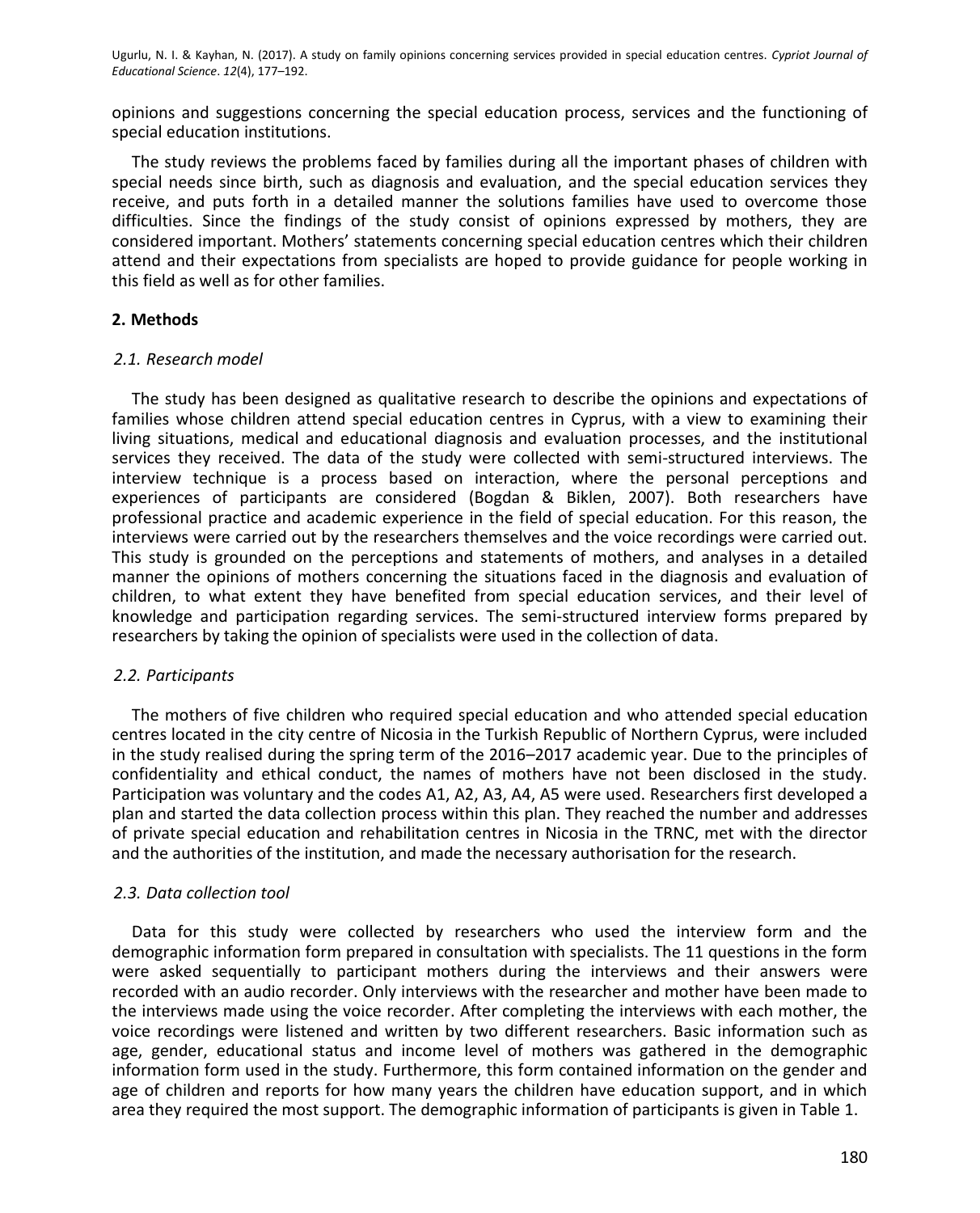| Table 1. Demographic implifiation on participants<br>Participants (N%) |                          |                |     |
|------------------------------------------------------------------------|--------------------------|----------------|-----|
| Child's                                                                |                          |                |     |
| Gender                                                                 | Female                   | $\overline{2}$ | 40  |
|                                                                        | Male                     | 3              | 60  |
|                                                                        | Total                    | 5              | 100 |
| Age                                                                    | Between 6 and 10         | $\overline{2}$ | 40  |
|                                                                        | Between 10 and 18        | 3              | 60  |
| <b>Age at Diagnosis</b>                                                | <b>Birth</b>             | $\mathbf{1}$   | 20  |
|                                                                        | 2 years                  | 3              | 60  |
|                                                                        | 5 years                  | $\mathbf{1}$   | 20  |
| For how many years has the child received education                    | 1 year                   | $\mathbf{1}$   | 20  |
| support?                                                               | 2 years                  | $\mathbf{1}$   | 20  |
|                                                                        | 5 years                  | $\mathbf{1}$   | 20  |
|                                                                        | 10 years                 | $\mathbf{1}$   | 20  |
|                                                                        | 15 years                 | $\mathbf{1}$   | 20  |
| In which area does the child require the most support?                 | Independent living       | $\overline{2}$ | 40  |
|                                                                        | Literacy                 | 3              | 60  |
| <b>Mother</b>                                                          |                          |                |     |
| <b>Educational status</b>                                              | Primary School           | 3              | 60  |
|                                                                        | High School              | $\overline{2}$ | 40  |
| Age when child was born                                                | Under 20                 | $\mathbf{1}$   | 20  |
|                                                                        | Between 20 and 25        | $\mathbf{1}$   | 20  |
|                                                                        | Between 25 and 30        | 3              | 60  |
| <b>Family income</b>                                                   | Medium                   | $\mathbf{1}$   | 20  |
|                                                                        | Low                      | 4              | 80  |
| <b>Change in Teacher at the institution</b>                            | Changed                  | 4              | 80  |
|                                                                        | Did not change           | $\mathbf{1}$   | 20  |
| Did he/she previously receive support somewhere                        | Received                 | 4              | 80  |
| else?                                                                  | Did not receive          | $\mathbf{1}$   | 20  |
| Where did he/she receive the previous support?                         | At home                  | $\overline{2}$ | 40  |
|                                                                        | In a private institution | 3              | 60  |
|                                                                        | Total                    |                |     |
|                                                                        |                          | 5              | 100 |

Table 1. Demographic information on participants

As seen in Table 1, children with special needs are in the age range of 6–18 years and they have received supportive education from 1 to 15 years. Three of the children with special needs are boys and 2 are girls. One child was diagnosed with a need for special education services from birth. Three children were diagnosed for special education at age 2, and one child was diagnosed for special education at age 5. The areas where children needed the most support were determined to be the acquisition of independent living skills for two children and the acquisition of literacy skills for three children. As we see in the table the years during which support was received, we see that special education support has been received from 1 to 15 years.

As we see in Table 1 the general characteristics of mothers who are the participants of the study, we see that 3 have graduated from primary school and 2 from high school. The age of mothers at the birth of these children varies between 18 and 30. One family has a medium level of income, while four families have a low level of income. Four mothers declared that their teacher changed during the education process of their children and that they previously received support from a place different from the institution they currently attend. Two mothers declared they received support at home from a private teacher.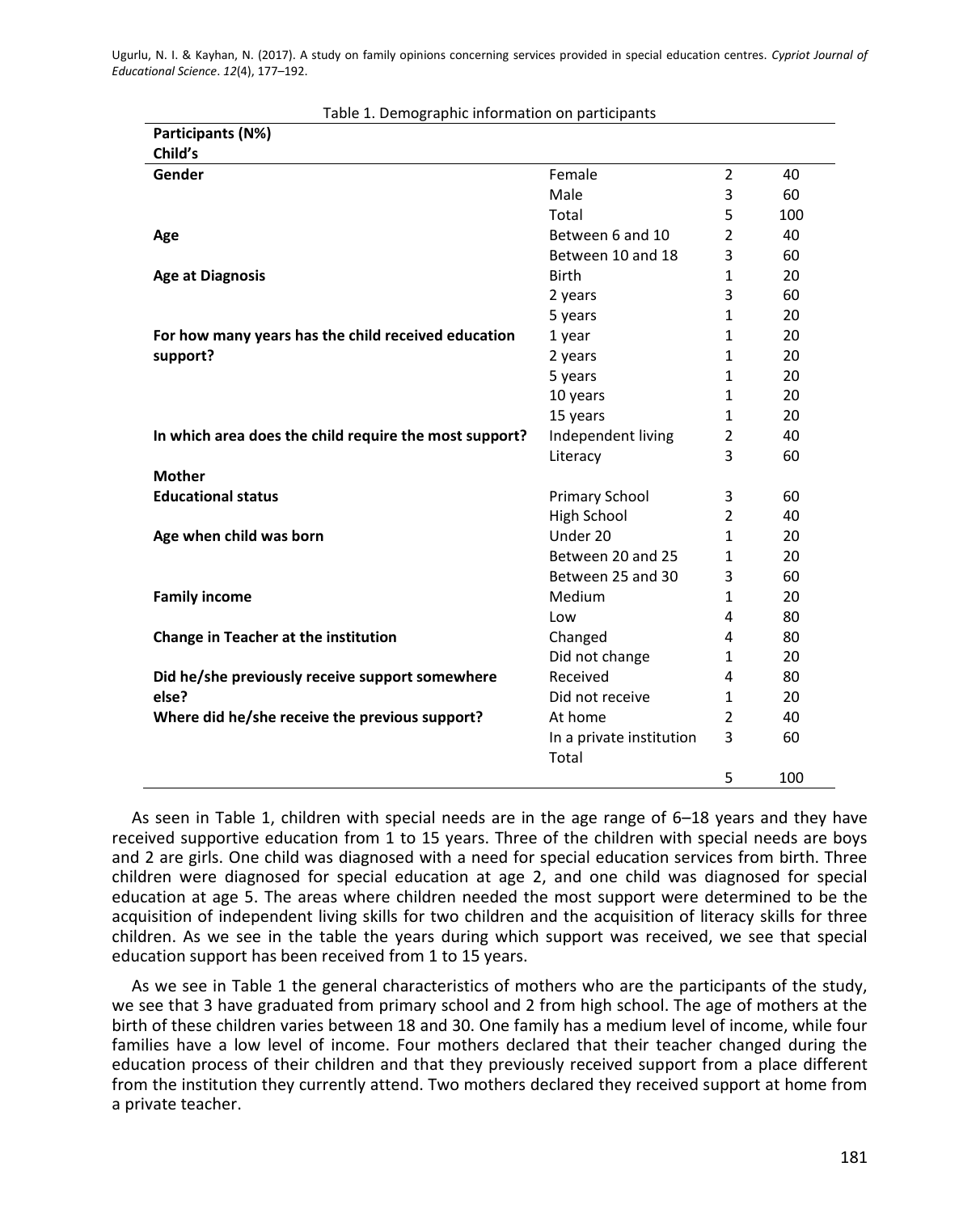#### *2.4. Data collection tools/techniques*

The questions taking place in the semi-structured interview form were prepared by taking the opinion of specialists working in the special education departments of two different public universities in Turkey and holding a doctoral degree in the field of special education. Participating parents were asked about the level of clarity and clarity in the interviews, the academicians working in the Department of Education Faculty, Turkish education were shown and the final form was given after their opinions were received. The answers given to questions were analysed with the inductive approach in order to reach a deep meaning (Creswell, 2005; Ergenekon, 2007). Researchers have made a detailed literature review while preparing the questions and have evaluated the accessibility of children with special needs with regards to special education centres. Then, in all the important stages such as diagnosis, evaluation and special education services from the birth of children with special needs in different areas, the difficulties they face with these processes, the solutions they use to overcome these difficulties, the special education centres their children attend and open-ended questions that questioned the perceptions/opinions of the experts on duty and the support services they received. Then researchers prepared open-ended questions in order to examine the difficulties faced by families during all the important phases of children with special needs such as the diagnosis and evaluation phases starting from their birth and the special education services they receive; the solutions families have used to overcome those difficulties; their expectations with regards to the special education centres attended by their child, the education programmes that are implemented and the specialists working in those centres; and their perceptions and opinions on the support services they receive. Afterwards, two specialists contributed opinions on validating the draft form that had been prepared. Then the draft form was revised according to the corrections and suggestions from specialists and revised into its final format. Examples of questions used in the interview are taking place in Table 2.

#### Table 2. Semi-structured interview question examples

1- When did you first notice that your child had special needs? What kind of orientation has been made for the evaluation?

2- What kind of approaches did you come across within the family, from peers and from brothers– sisters up until the diagnosis and the evaluation were made?

3-How did you decide to have your child start education support (rehabilitation institution)? What kind of situations did you face during the orientation process?

6- What do you think a class environment should be like for your child to receive education that is appropriate to his/her characteristics?

7- Is the education institution presently attended by your child adequate from the physical point of view and with regards to training programmes?

8- When you think about the general education and/or education support, what kind of problems do you think your child has faced at school (attitudes, physical adaptation and environment participation in social activities)?

# *2.5. Data collection process*

#### *2.5.1. Implementation of semi-structured interviews*

Before starting the data collection process, mothers were informed about the study to be conducted. After taking their consent to participate, the demographic information of mothers and children was taken. Following the collection of demographic information, interview questions prepared by researchers were addressed to mothers in the Teachers' Lounge or in the individual education room. During the interview conducted with each mother in the special education institution attended by her child, researchers tried to pose comprehensible questions and abstained from steering the responses. The average duration of interviews was 19 minutes. Audio recordings were made after receiving consent from the mothers participating in the interview. Also the contract text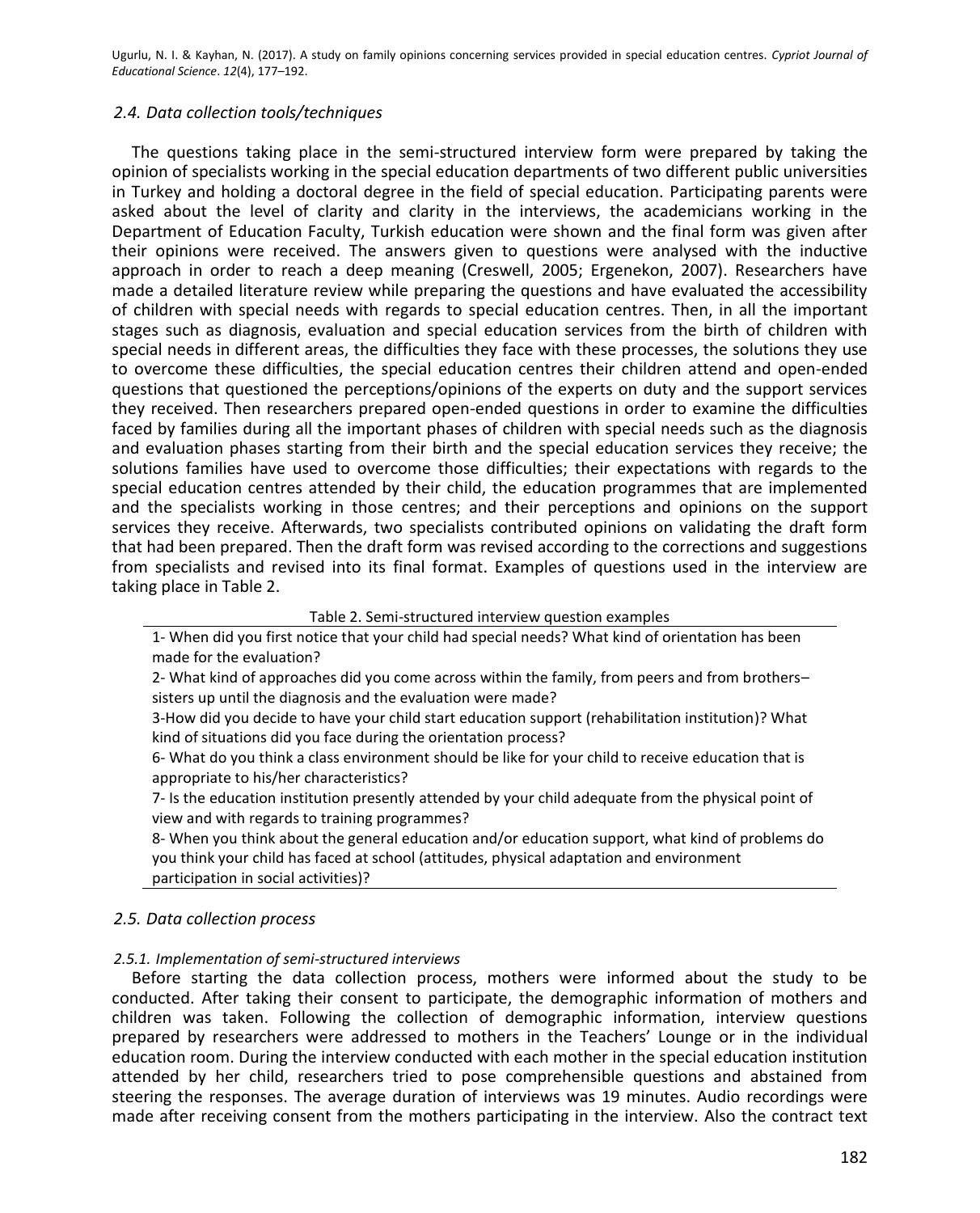was read before the meeting and approval was started. The context information for the interviews is given in Table 3.

| Table 3. Context information of interviews |                           |                |                     |  |  |
|--------------------------------------------|---------------------------|----------------|---------------------|--|--|
| <b>Researchers</b>                         | <b>Participants place</b> | Date           | <b>Duration</b>     |  |  |
| Researcher 1                               | Teachers' lounge          | March 15, 2017 | 15 minute 17 second |  |  |
| Researcher 1                               | Individual education room | March 15, 2017 | 17 minute 42 second |  |  |
| Researcher 1                               | Individual education room | March 15, 2017 | 23 minute 45 second |  |  |
| Researcher 1                               | Individual education room | March 16, 2017 | 18 minute 8 second  |  |  |
| Researcher 1                               | Individual education room | March 16, 2017 | 21 minute 22 second |  |  |

As seen in Table 3, the first author (researcher 1) carried out the interview phase with mothers on March 15, 2017 and March 16, 2017. Four of those interviews were made in the individual education rooms of rehabilitation centres, while one has been made in the teachers' lounge while teachers were absent. As we examine the duration, it is seen that the shortest interview was with Subject A1 (15 minutes 17 seconds), while the longest was with Subject A3 (23 minutes 45 seconds).

# *2.6. Data analysis*

The study was designed using an inductive approach. A descriptive analysis technique was used for of interview data. Data obtained from the mothers were coded for each subject from 'A1' to 'A5'. After the coding process, interview records were transcribed and labelled as descriptive index, descriptive data, interviewer comment and page comment. The records were transcribed on the computer, and their descriptive inventory and coding were entered. The reason why the descriptive analysis technique of the data is analysed in this research is the analysis of the similarities and differences between the statements made by participants in the qualitative researches and the statements they made about any topic (Bogdan & Biklen, 2007). For this reason, the discourse of the mothers was taken into account in the study and both the deduction and the induction methods were used together. After coding the data, it was grouped for identifying patterns and the data was aggregated. Ten different types of coding representing each category were used. Calculations on the reliability of the study, its replicability as well as calculations on the reliability between coders were made. The fact that the consistency ratio between coders is high in this calculation shows that the reliability is high. Reliability was determined by using the formula [Consensus / (Consensus + Divergence)] × 100 (Miles & Huberman, 1994). In the study, the reliability coefficient was calculated to be 90%, indicating that the reliability of study has been accepted as reliable.

# **3. Findings**

The objective of this study is to diagnose and evaluate children with different special needs medically and educationally and, as a result of those evaluations, to identify families' expectations, opinions and suggestions concerning the special education process, services and the functioning of special education institutions. In this respect, mothers indicated their opinions and suggestions concerning 11 questions and the interviews were recorded with an audio recorder. A descriptive inventory of interview records was made. Then records were analysed according to the qualitative analysis method, and main themes and sub-themes were obtained within categories. The main themes and sub-themes that were established are taking place in Table 4.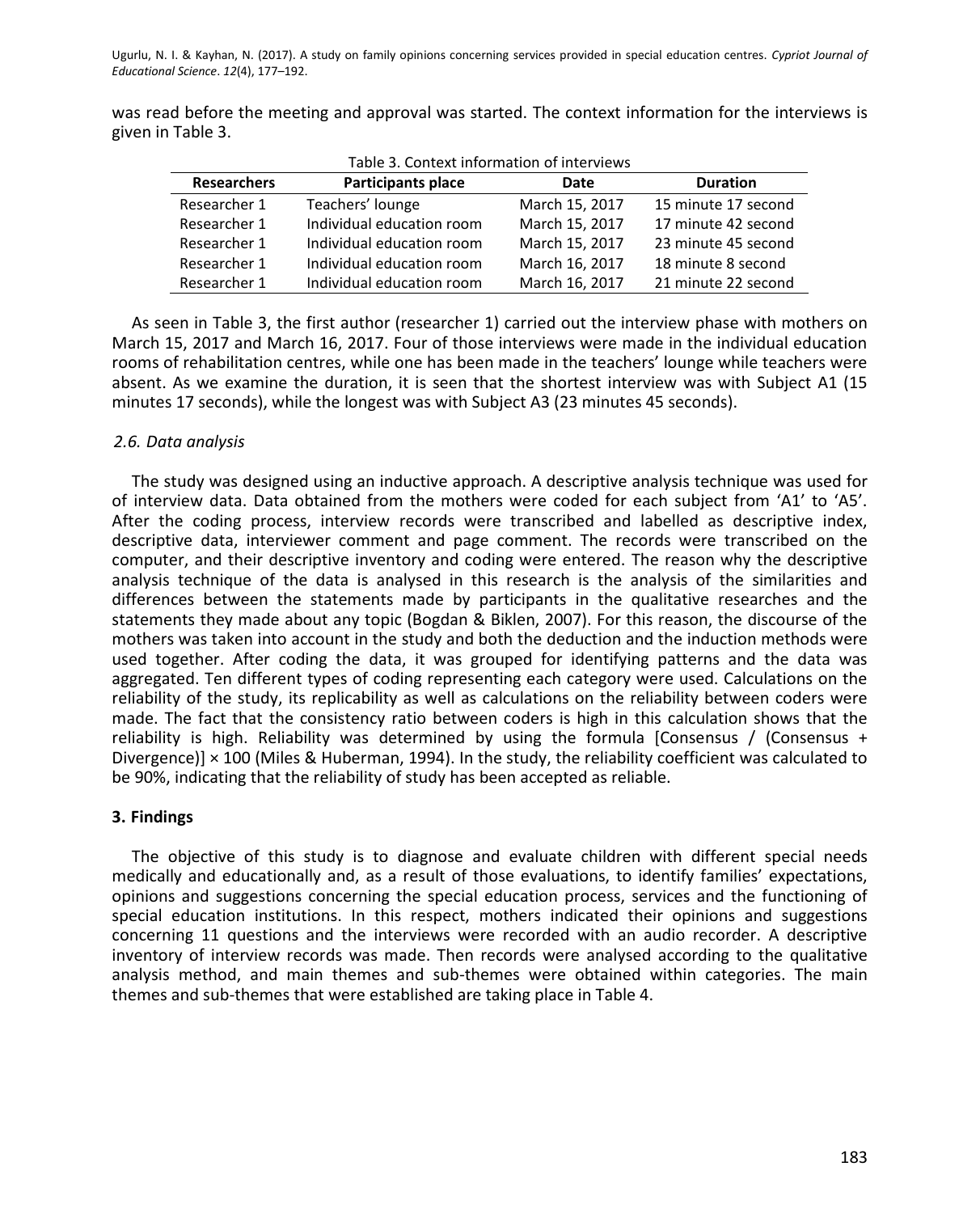| Table 4. Main and sub-themes |  |
|------------------------------|--|
|------------------------------|--|

|                                                                                             | F  | %   |
|---------------------------------------------------------------------------------------------|----|-----|
| 1. Opinions on intra-familial patterns following the birth of the disabled child            |    |     |
| 1.1. Opinions on the experiences of the family during the acknowledgment phase of the       | 5  | 100 |
| disability                                                                                  |    |     |
| 1.2. Opinions on the acknowledgment, orientation and social support process                 | 5  | 100 |
| 2. Opinions on the diagnosis and evaluation processes of the disabled child                 |    |     |
| 2.1. Opinions on the diagnosis process and the provision of health services                 | 5  | 100 |
| 2.2. Opinions on the process concerning the enrolment in the institution and the access to  | 5  | 100 |
| the support services                                                                        |    |     |
| 3. Opinions on the programme implemented in special education institutions                  |    |     |
| 3.1. Opinions on the effectiveness of the programme implemented in special education        | 4  | 80  |
| institutions                                                                                |    |     |
| 3.2. Opinions on the problems faced in the implementation of support services               | 5  | 100 |
| 4. Opinions on the staff working in the delivery of support services                        |    |     |
| 4.1. Opinions on the cooperation between the family and the staff working in the special    | 5  | 100 |
| education centre                                                                            |    |     |
| 4.2. Opinions concerning the impact of the cooperation made by the staff working in special | 5. | 100 |
| education and general education institutions on delivery of education support               |    |     |
| 5. Opinions on the legal regulations concerning the delivery of support services            |    |     |
| 5.1. Opinions on the changes made in support services provided in special education         | 5  | 100 |
| centres                                                                                     |    |     |
| 5.2. Expectations of the family from the institution and suggestions                        | 4  | 80  |
| 5.3. Differentiations in the professional competencies of the staff working in special      | 5  | 100 |
| education institutions                                                                      |    |     |

As seen in Table 4, the opinions of mothers who have children with different types and levels of disability and who attend special education institutions were gathered under 5 main themes and 11 sub-themes: *'Intrafamilial patterns in conjunction with the birth of the disabled child, diagnosis and evaluation processes of the child, the program implemented in special education institutions, qualifications of the staff working in the supportive service process and legal regulations concerning the supportive service process'.* Those themes, consisting of mothers' opinions, have been gathered in 53 frequency intervals. The frequency values calculated for the sub-themes, indicate the number of mothers who stated their opinion on this theme.

The first theme of the findings is '*Opinions on intrafamilial patterns following the birth of the disabled child'.* Under this theme, there are two sub-themes as '*Opinions on the experiences of the family during the acknowledgment phase of the disability'* and '*Opinions on the acknowledgment, orientation and social support process'*. Four of the mothers (A1, A3, A4 and A5) stated that their intrafamilial patterns changed upon the birth of their children and that their support needs have not been met during this process. On the other hand, one mother (A1) indicated that she was feeling responsible with regards to access to services since she had not accepted the fact that her child had special needs for a long time. Mothers stated that, depending on whether the disability was diagnosed at birth or later, they have faced problems such as getting divorced from their spouse, leaving home and cutting off communication with their relatives who had children of similar ages (such as a sister). Mothers also indicated that the two problems where they felt most alone were the access to health and education services and the acknowledgment of their child.

*A1 'I had noticed since his babyhood but I guessed that he would overcome the disease. I don't know. I thought that he would recover but I was afraid anyway'.*

*A2 'We knew right away that he had a disease. Anyway Huseyin's problems started from birth. He had problems since his birth'.*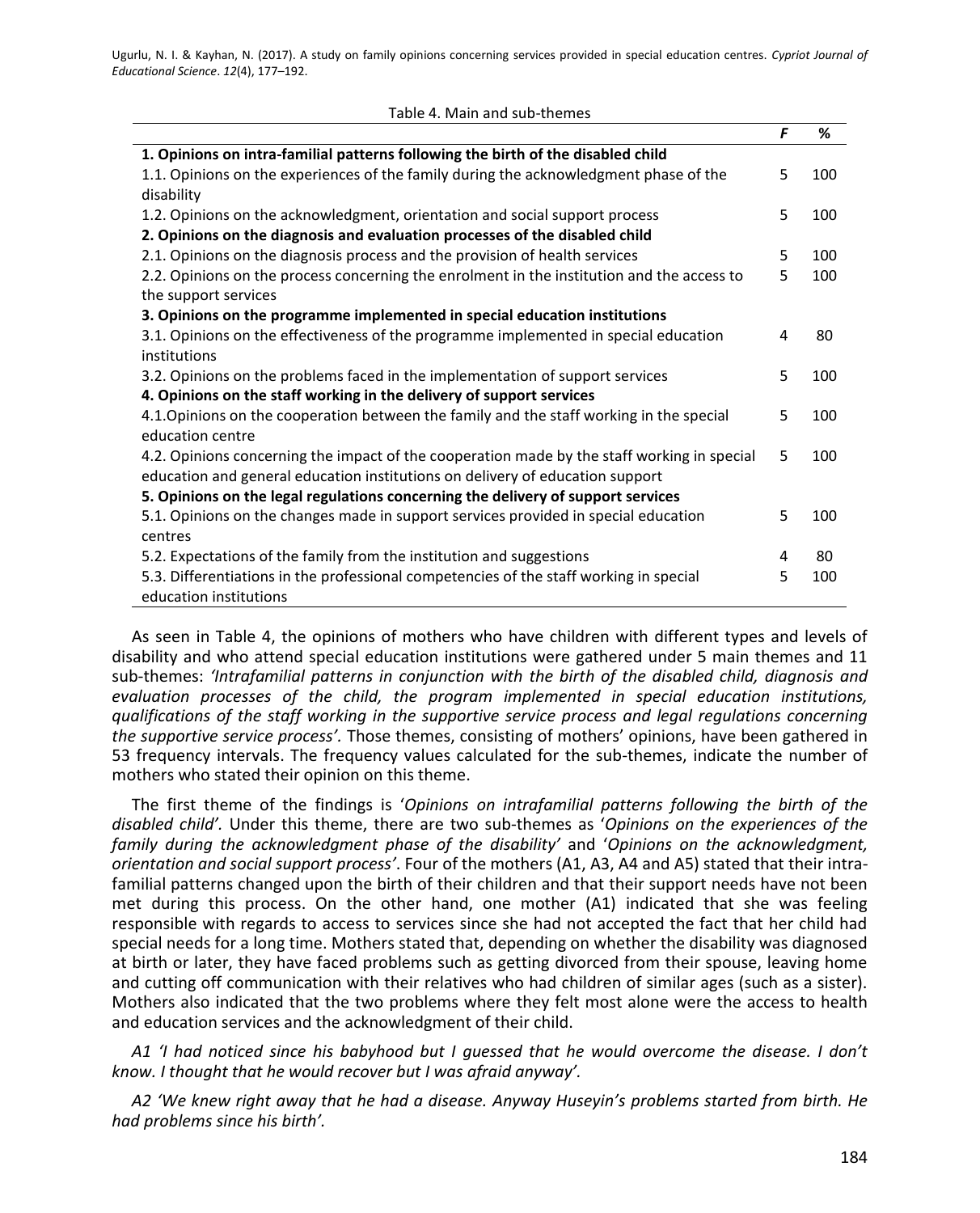*A3 'In fact I had not noticed, her doctor did. My daughter was born orthopedically handicapped. In fact we did not know that she was autistic'.*

*A3 'First there was no problem. She only had a very small foot. The son of the elder sister of the doctor who operated on her was autistic. We were going regularly once every two or three days to check the cast. My daughter had nearly turned one year old. Her doctor said, I mean he said your daughter is autistic. I could not accept that…'*

*A4 'We noticed when she was 4 years old, when school time came'*

Mothers pointed out that the fact that doctors gave exact information during the diagnosis phase of the disability was important. Mothers indicated that they received the most positive support from the families of children having special needs in similar or different areas.

*A3 'The child was anesthetised once every two or three months. Until the first 6 months, we did not notice anything. But later I realised that she was not reacting to voices. Sometimes I was getting very nervous. I was throwing vases at the walls. She was not afraid at all. Then one day she heard advertisements on TV, she ran to the television with the baby-walker. I said 'My God', I was so surprised. We thought she was deaf but she was not deaf'.*

A3 '*My sister has a daughter of the same age. The child was not coming to our home because of her mother. That's why I did not receive much support while she was small. But she has a friend who was our opposite neighbour in the neighbourhood. They have become friends with my daughter after they were 4,5 years old. When they were children they used to play in front of the house. When she went to primary school, all the children started to stay away from her or they were afraid. Autistic persons scream. There are ten or fifteen girls her age in the neighbourhood, only this child, the child of a family from Nigde. Even today they don't leave her alone. When my daughter is upset, they leave their work and come'.*

*A3 'I get the most important support now. My husband and I both went into depression. I was separated from my husband at that time. When we were separated my daughter was two years old'.*

*A1 'My friend's son had a baby of 5 months. He was sending the baby to special education since the baby was 5 months old. After I met him he said there was special education. I knew it was fee-based education. I said we cannot afford it. They said the state also provided such education. I mean it has been with the guidance of my friend'.*

*A3 'A lady helped us with education. In fact, when she learned that the child was autistic, she told us to take the child to the doctor. She said that these children received special education. We met Mrs. Senem when my daughter was two years old. Her child was also autistic'.*

The opinions stated by the mothers show how important it is to get information support when they became aware of the handicap of their child. Mothers pointed out that besides the problems they faced with their spouses and other children at home, they also could not receive the support they expected from their close relatives. Mothers also indicated that neighbours who had a disabled child provided them some positive social support. Mothers stated that relationships within the neighbourhood and with close neighbours were important with regards to social acceptance and said that this situation was an advantage of attending a school that was near their house.

The second theme of the findings is '*Opinions on the provision of diagnosis and evaluation of disabled children'*. Under this main theme, we have two sub-themes, which are '*Opinions on the diagnosis process and the provision of health services'* and '*Opinions on the process of enrolment in the institution and access to the support services'*. All the mothers emphasised the importance of early education in this process. However, they mentioned that inadequacies in the area of health had an adverse impact on the diagnosis process as well as on access to services (A1, A2, A3, A4 and A5). Under the sub-theme entitled '*Opinions on the diagnosis process and the provision of health services'*, mothers generally mentioned that the statements of doctors were very important. Mothers specified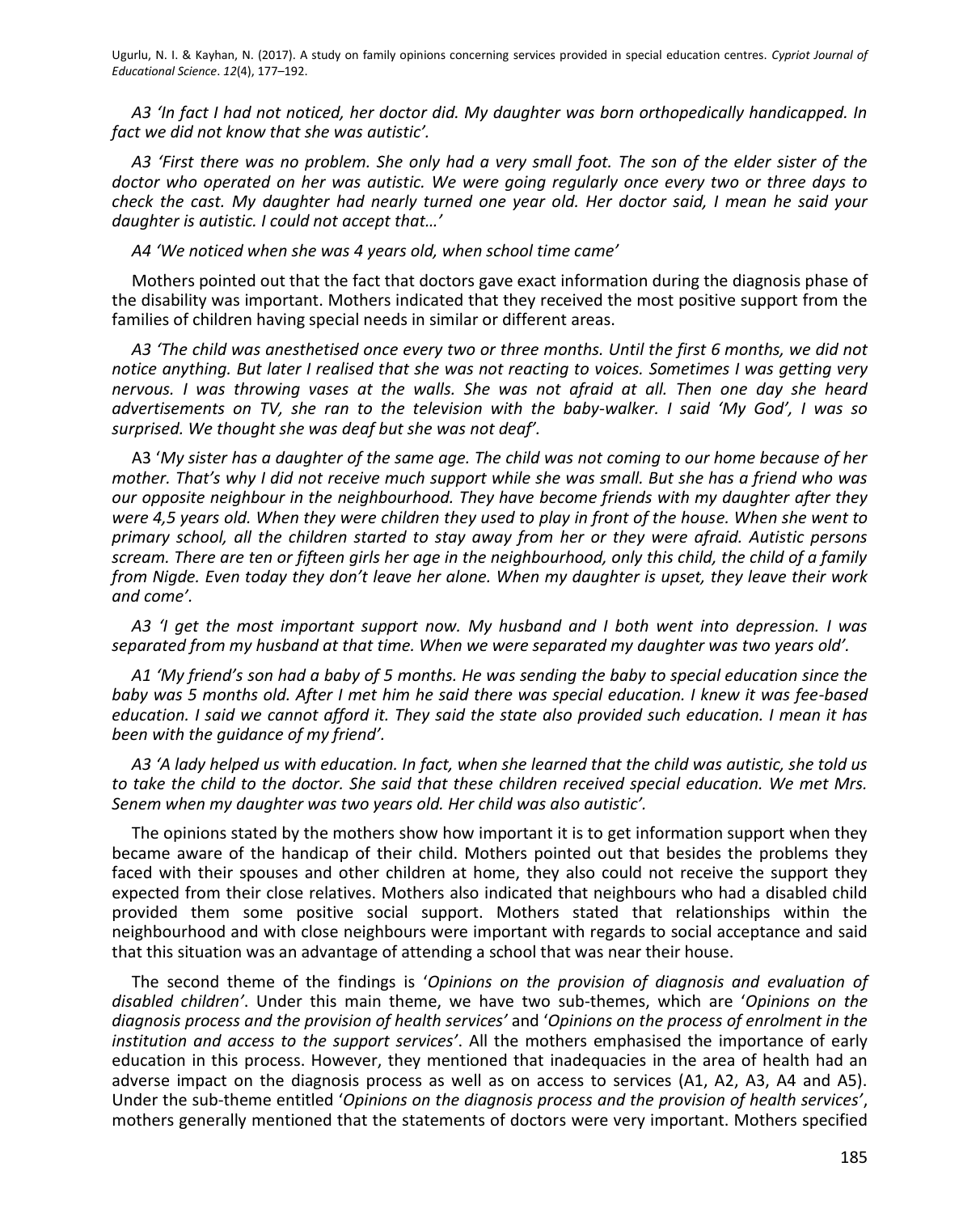that they could not acquire enough information when they were anxious about the developmental process of their child and pointed out that the language used was important.

*A1 'I brought the child to the doctor. He said there was growth retardation. They said the head was small. They referred us to a neurologist who also said that there was growth retardation. At this moment you are shocked'.*

*A4 'We had been too late. The teacher noticed when she was 4 years old. She was not sitting at the table like her peers. She was interested in television. She was turning and looking in the direction where voices were coming from but there was no reaction. When the teacher told us, we went to the doctor'.*

*A2 'Yes, I mean, first we were not aware but Huseyin was born premature due to this genetic ailment. He was born by cesarean. I mean he stayed in the incubator for 15 days. The time he was in the hospital actually started when he was born, Huseyin was taken to the hospital in an ambulance right away. This was not a disease that we knew. Similarly, since my brother was in London he asked who might have this disease in the family and said that some convulsions would occur. When my brother said my sister also has it, we understood that we had a genetic disease'*

As to the access to educational support services in special education centres and the orientation of children to health and education services, mothers stated that they received the most adequate support during the pre-school period, and benefited from the experiences of teachers, school directors and mothers who had disabled children.

*A1 'My friend referred us. We did not know what was special education. We started with the referral of my friend'*

*A3 'A lady helped us with education. In fact, she told us that the child was autistic and asked us to take the child to the doctor. She said that those children received special education'.*

*A4 'We went to the doctor. The diagnosis took 10 months at the doctor. On the contrary, the situation of this child has strengthened our connection to each other. We thought how can we help her. As to personal friends, neighbours have excluded us but no one from the family has'.* 

A3 stated that children could not receive appropriate education as a result of incorrect referrals and placements. She also indicated that the assessment system was insufficient at this point.

*A3 ...I mean we brought her to this school and to that one but they did not accept her. I went to the Ministry. The authorised man at the ministry helped us. We started to go there once a week for only 40 minutes. Then we went 2 days and finally 5 days. We also experienced many problems there. My daughter started acting strangely. Then I took my child from there. I think she was 5 years old by that time. My father was then hospitalised at the intensive care unit. I have suffered a lot. I took her out of special education; we restarted at home.*

On the other hand, A5 gave some more detailed information on the evaluation process and explained the experience gained in health institutions.

*... My son was not 2 years old yet. I researched and tried to find the best doctor on the island. I brought my son to Mr. Aslan (not his real name); a pediatrician. If you ask me how I understood that he was the best doctor? According to me, if a doctor shows the same interest at the hospital and at his private clinic, then this is a good doctor. That's why I tried to reach him.* A5 indicated that her own observations and her close friends have helped her in finding a doctor.

*'A person in my social circles knew this doctor. This person has helped me. As soon as he saw he asked me a question'. "He said 'can the child' say the syllables of 'mother', this is very important". He said "the child would say the word 'father', although badly". He said "the syllables of 'mother', those two syllables are important". I said "No, doctor, he says 'father' but he cannot say 'mother'.*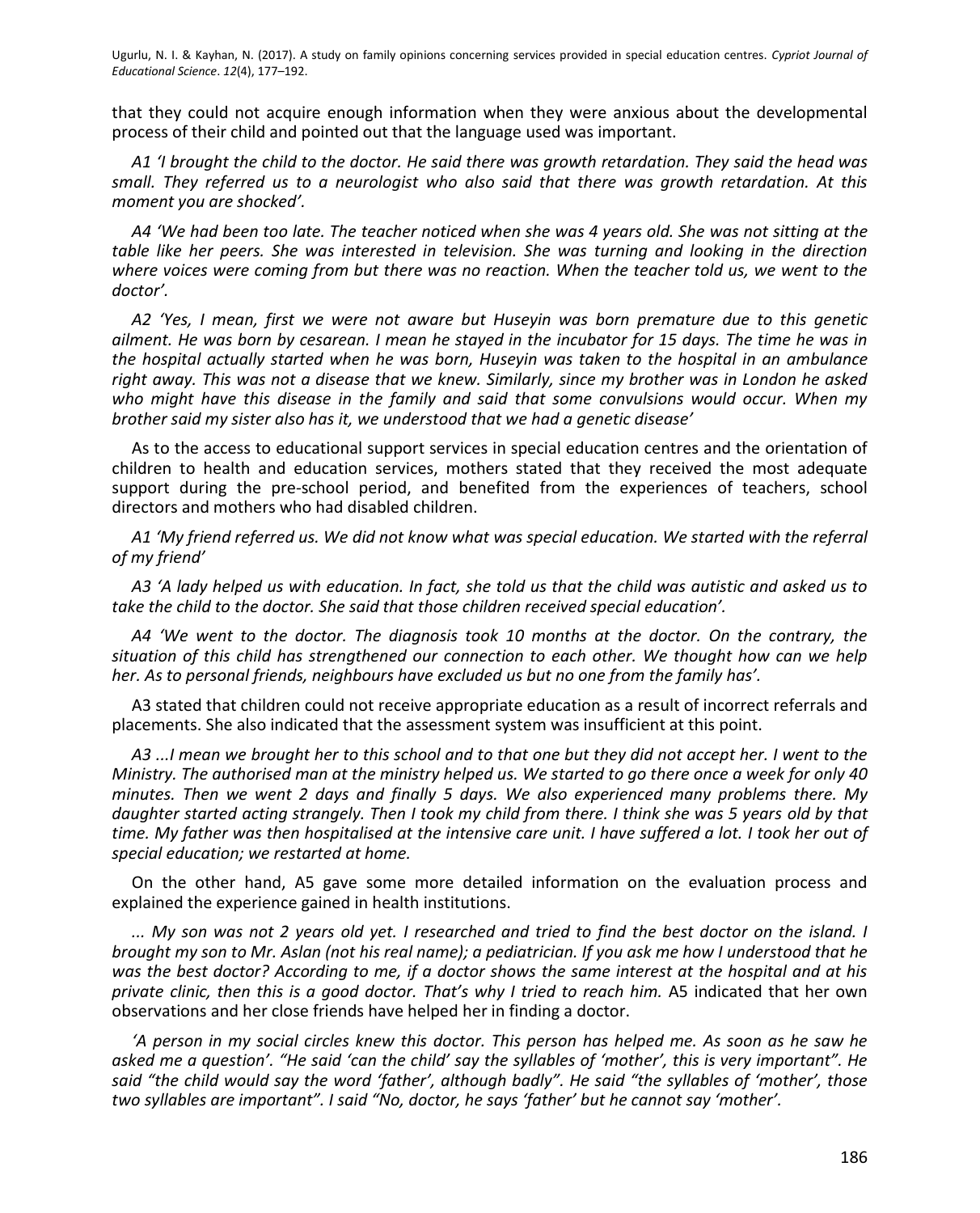With regards to the main theme entitled 'Opinions on the programme implemented in special education institutions' the opinions of a total of five parents in both sub-themes are in nine frequency intervals. As to their opinions on the effectiveness of the programme implemented in special education institutions, four of the mothers (A2, A3, A4, A5) pointed out that the attitudes of teachers affected the programme. They also mentioned that the perspective determined by institutions was determinant on the staff working there and their educational practices. Mothers think that when their children change the education institutions they attend, this decreases their performance and they cannot benefit from education opportunities sufficiently.

*A2 'At the beginning he went to nursery school when he was 4 years old and then he went to primary school. Thanks to the help of our director, he went to the source school, we were seeing the language therapist. They referred us again. We started at this school with the help of our instructors, our teacher and the director of school. I mean, there was a teacher at the special education institution we attended. He was a very good teacher, Huseyin had made progress'.*

*A3 'Special education is not sufficient in our country. Because we learn most everything from here and there. Instructors do not even know the disability of disabled children. I learned from a friend of my doctor how to deal with the education of my child'.*

A3 '... *There is no support, there is no support at school. How come there is no support? For example my daughter has graduated from primary school. We came here. Since we came, we hear that the Ministry would provide support to families. But there is no support'.*

*A3 "...My daughter participates very well in some classes. She had not participated in the last one or two classes but her teacher provided her some support. We have changed institutions. We came here. They said to us 'we will help you, we will educate you' etc. They brought us a school counselor. He was a very good teacher; he was helping us outside of classes. However, during the meetings he showed more interest in the education of small children. Still, no service for adults. They are talking about education that starts in infancy. Anyway there is still no education for adolescents or adults. I have participated in so many seminars but there was nothing for us. The most important requirement is family education"*

*A4 'The evaluation process is really insufficient. I am always anxious about where to send the child. The child is also fed up. They said first the child should attend regular primary school, she should study there 15 to 20 days. They said there they would draw a report and then the child would pass another examination from the rehabilitation of the state. The child does not go to primary school, what can I do if they do not get a report? In our institution the last year was paid education but the second year we came here'.*

*A5 'We have had many troubles in the evaluation. My son walked but he is not talking. He does not make any eye contact. Our daughter-in-law had noticed it, as well as my brother. They are graduated from the special education teaching department. I even got angry, I mean I have been vexed with them'.*

As we examine the opinions of mothers regarding the problems faced during the implementation of support services, we see that they mainly pointed out that there was a lack of cooperation that the number of specialist teachers providing services in the institution in the field of special education was limited and that there was a difference in the quality of services from one institution to another. Mothers (A2, A3, A4 and A5) have intensely mentioned the effect of teacher changes. They indicated that as they attended special education institutions, the two main topics they were paying attention to were the teachers and the opinions of former parents.

#### For example;

*A3 said the following concerning the adverse impacts of teacher changes on themselves. 'Special education is surely necessary. I am satisfied but our teacher is temporary. Since Huseyin started to attend this school, teachers are constantly replaced. Just when the child is getting used to an*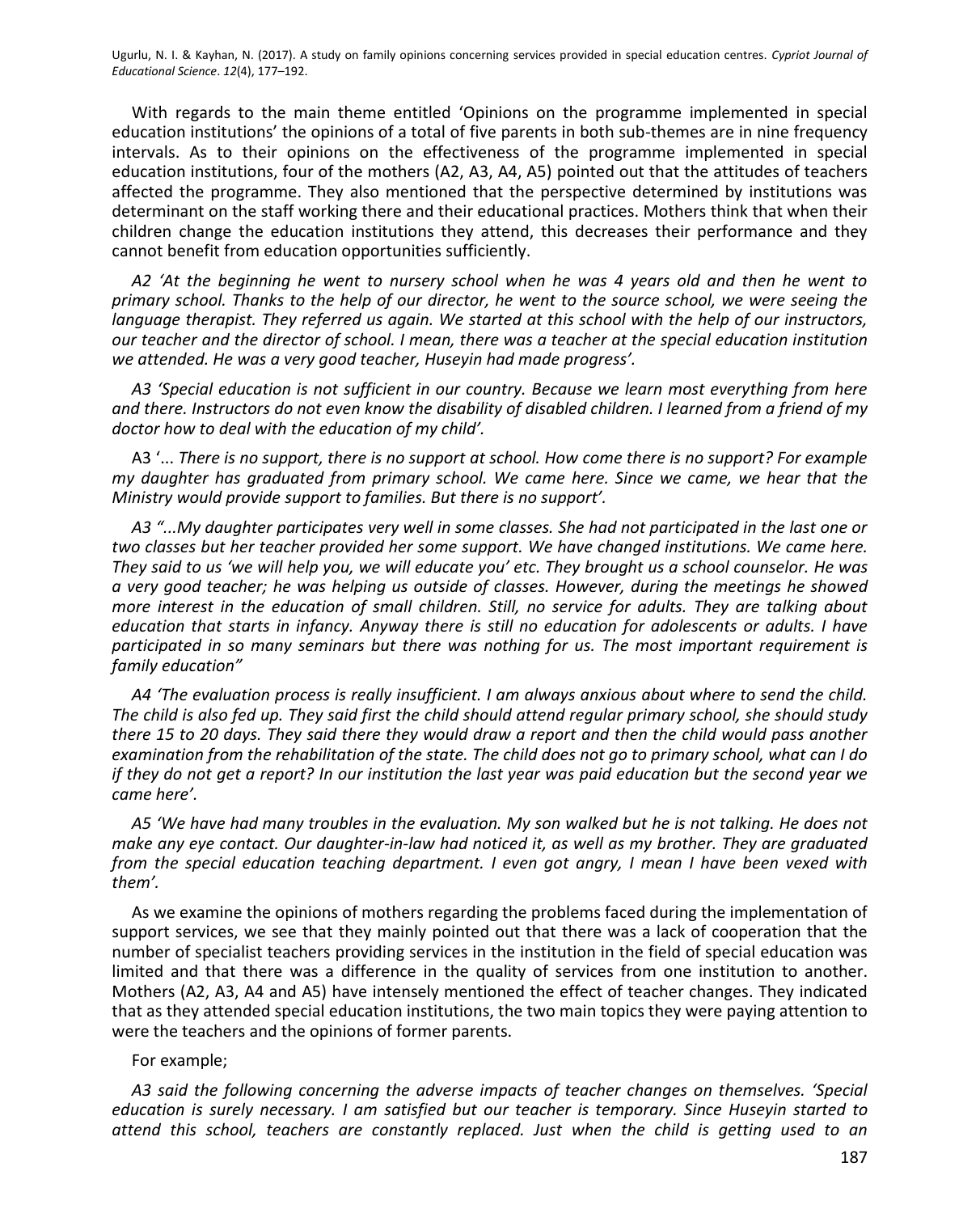*environment, the teacher changes. Then the new teacher starts over and I have not seen any progress in Huseyin'.*

*A3 "I cannot follow up the program implemented by the teacher. We started with some problems this year. There has been a teacher change. How many years did they change her teacher? My daughter picked a quarrel at school, she threw the tables etc. at school. She was so deeply attached to her teacher.* She pointed out that teachers should continue education for a while with the child they are working with and said *'she is still complaining even at home but they have established communication with her current teacher'".* 

As we examine the opinions of mothers with regards to the staff working in the delivery of support services, we observed that mothers focus on the professional competencies of the staff working in special education centres and their attitudes concerning their cooperation with the family. Mothers mentioned that the cooperation of the staff working in special education and general education institutions would have a positive effect on the support education. They indicated that they were especially holding responsible teachers and school directors for the non-acceptance of their child to primary school. The opinions concerning this matter are as follows:

*A4 'Anyway the primary school does not accept them Even now when the children enter the class they want the shadow teacher with the child. They do not accept; they want the shadow teacher with them; and the child attends school one or two days a week. Also the child does not get the same lessons. I think this is also wrong. If we want children to live independently we have to see that they sit alone in the class. Right now the child does not have any shadow teacher in this class. There is a teacher and a teacher trainee'.*

*A2 'I started bringing Huseyin here from the first, second grade. Because when he attended the first grade there were 10 students. His teachers were not showing enough interest. Hüseyin was generally at the back of the classroom because the child can't do it We went to receive the special education support from the centre. Similarly, the teacher also changed there. I mean we could not get much'.*

As we examine the '*Opinions on the legal regulations concerning the delivery of support services'*, we observe that anxiety is one of the feelings most intensely experienced by mothers. Mothers are highly anxious about the inclusion of their child in adequate education; their efforts for building independent living skills and finally the life to be experienced by their child in their absence. Mothers stated that the services provided by the institution affected their anxiety levels during this process and indicated that they especially paid attention to cooperation with the institution staff and the progress of their child in their participation in social life. For example

*A5 said 'There must be better qualified support services. Physically it is not very adequate. Furthermore, the child would live in a group in his outside life. But here the education received is so limited on an hourly basis. Also, the individual and group education are not preparing them for real life. I think they can't receive enough education'.*

We observe that mothers' expectations from the institutions and their suggestions were centred on physical competency, education material and staff qualification. Four of the mothers (A1, A3, A4 and A5) indicated that they wished that their child would acquire independent living skills, social skills and communication skills. Moreover, mothers also made some suggestions to the institution directors with regards to the physical optimisation of institutions. They especially gave negative opinions on the lack of educational materials and the quality of play equipment.

*A5 'The education given by the class teacher shouldn't be given without any play equipment. Besides the group class teacher and the individual class teacher, the institution must be developed. Play equipment is missing. I don't find them adequate enough to the activity. I don't like at all the play room downstairs'.*

The totality of mothers (five mothers) responded in the sub-theme entitled *'differentiations in the professional competencies of the staff working in special education institutions'*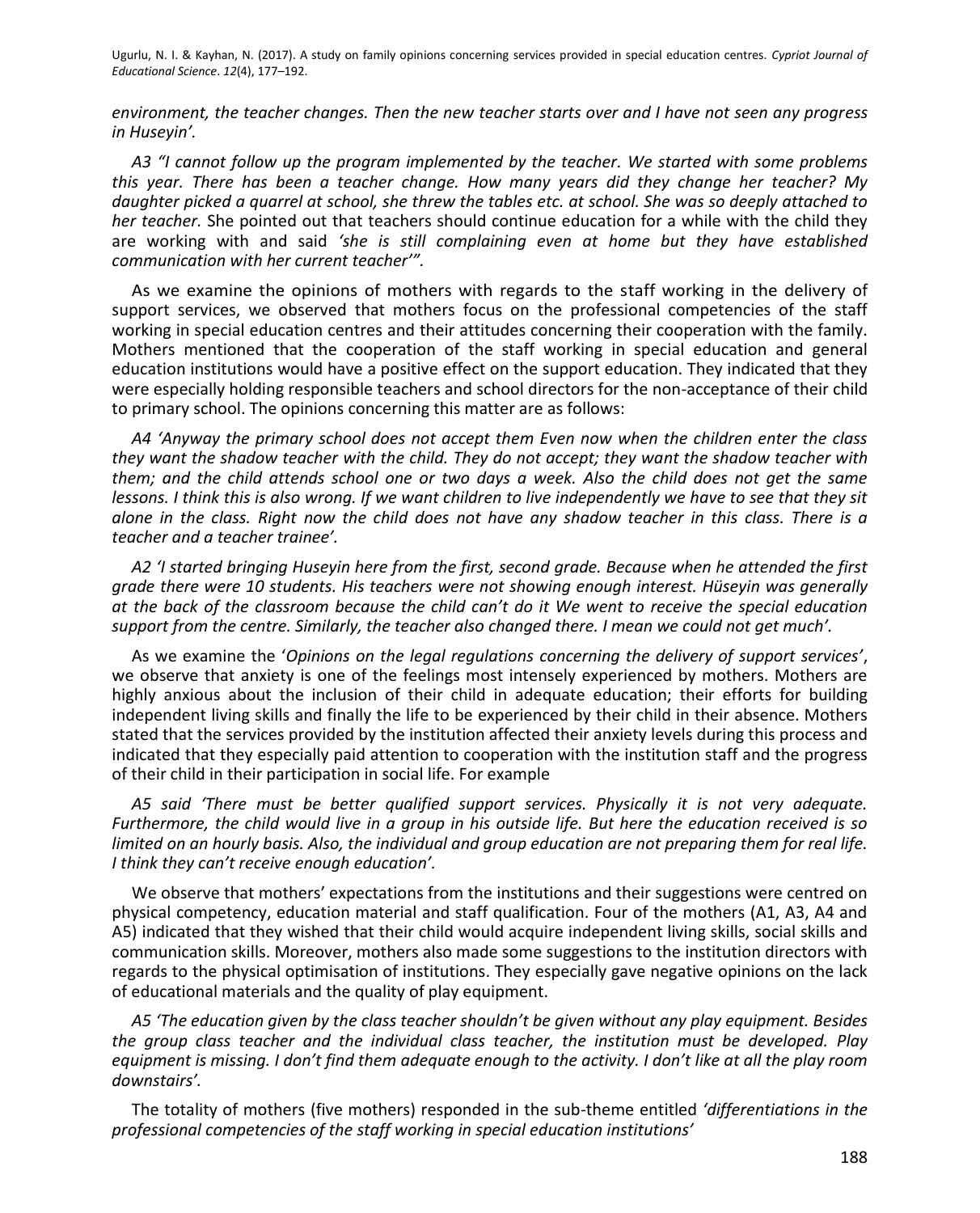*A4 'My child has a shadow teacher that has to sit behind her. This practice is not working in the classroom. It would be better if the class teacher focused only on her. Teachers can not follow each other'. İ*

*A2 'I started bringing my son here since the first, second grade. I mean we could not get much. Some teachers show more interest'.*

#### **4. Conclusion and discussion**

As we examine the findings of the study, we observe that the opinions of mothers who have children with different types and levels of disability who attend special education institutions are grouped under five main themes: '*Intra-familial patterns accompanying the birth of the disabled child, diagnosis and evaluation processes, the program implemented in special education institutions, qualifications of the staff working in the support services, and legal regulations concerning the delivery of support services'.*

According to the findings of the study, mothers stated that their intra-familial patterns changed upon the birth of their children and that their support needs have not been met. Mothers declared that they faced problems such as being divorced from their spouse, leaving home and cutting off communication with their relatives after the birth of their child. Mothers also indicated that they had problems regarding their access to health and education services concerning their child. The literature is similar to the findings of the study and puts forth that problems arise in the functions of the family and marital relations together upon the birth of a child with special needs. These problems might arise from the other siblings of the child, the relatives and spouses of mothers as well as from the disabled child (Freedman, Krauss & Seltzer, 1997; Ozsenol et al., 2003; Risdal & Singer, 2004). According to the study's findings, the mothers of disabled children express that they cannot get satisfactory information, education and health services regarding the situation of their children from family, close environment and other spheres of the society. This finding supports the literature and in other studies that have been conducted, in that mothers stated that they could not receive support from their close relatives and acquaintances and that their stress, anxiety and burnout levels were high starting from the birth of their child with special needs (Kaner, 2003; Cavkaytar, Batu and Cetin, 2008). Furthermore, the conclusion that mothers' anxiety and stress levels decrease as the social supports they receive increase is also in parallel with the literature (Howard et al., 2010; Kaner, 2004; Yates, 2012)*.* It is thought that the education provided by the family plays an important role in helping the families cope with the problems experienced by the parents in the direction of this information and it is thought that the more information about the family child and the support from the environment, the more satisfied it will reach and the positive attitude towards the child will be developed.

The study findings show that children who have been diagnosed/evaluated at an early stage are integrated into their education earlier, that they have more interactive relations with the family and benefit more from special education institutions compared to other children. All the mothers emphasised the importance of early education and mentioned that inadequacies in the area of health had an adverse impact on the diagnosis process as well as on the access to services. In fact, special education in early childhood is accepted to be very important. In another study, Kucuker, Ceber-Bakkaloglu and Sucuoglu (2001) indicated that early education programmes regulated the interaction behaviours between mothers and fathers and their children. On the other hand, Diken, Batu and Kurtyilmaz (2010) pointed out that early childhood education programmes had positive impacts on preventing problematic behaviours. With regards to special education services in early childhood, McConnell (2000) indicated that screening systems for children took place in each state of the USA. He mentioned that after the screening procedures, children were evaluated in all fields by specialists and that appropriate individualised family service plans were prepared. It is seen that the early provision of education and health services provided to the family in the direction of these results are positive effects between the child and the family in two directions. It is thought that the family will benefit from many positive effects of early education such as education, improvement of social behaviour,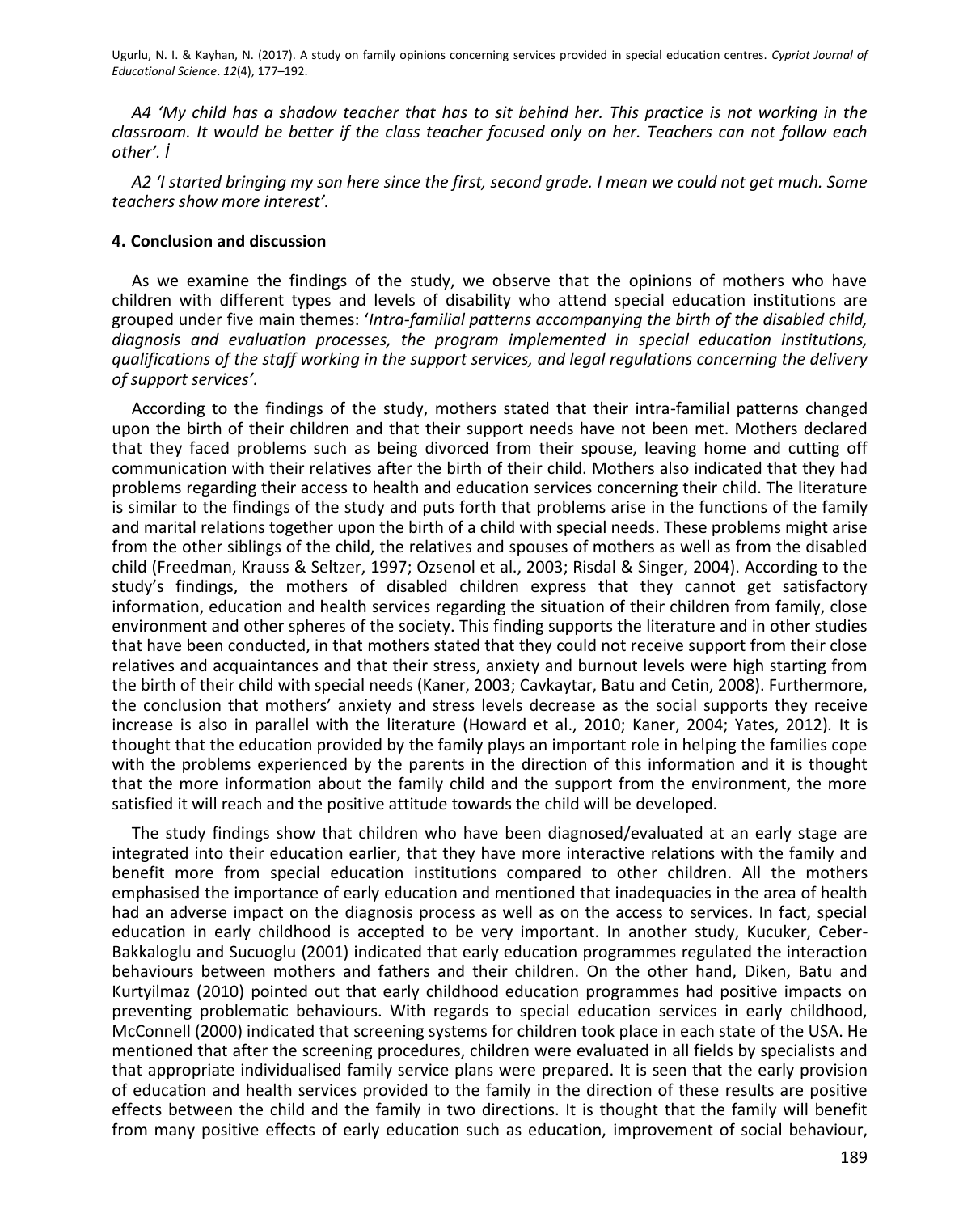increase of social acceptance while children gain information and skills and communicate positively with their children.

The way education, health and support services provided to children with special needs obtained is a matter as important as the provision of those services. Mothers declared what concerns the access to supportive services and the orientation of children to health and education services; they received the most important support from teachers, school directors and other parents who had disabled children. Hallahan and Kauffman (2003) have put forth the importance of family support groups in the use of special education services by disabled children. They mentioned that the impact of family support groups might vary according to the personality characteristics of mothers and fathers. Ersoy and Curuk (2009) have referred to the significance of other parents as well as of the internet with regards to the social supports provided to families. Furthermore, they also specified that it is possible to raise individuals in peace and harmony with society as families of disabled children come together with other families, exchange opinions and relax by participating in recreation. As we take a look at the results of this study concerning the problems faced in the implementation of support services in special education centres, mothers indicated that the most important deficiencies were the insufficient level of cooperation among the family, the general education teacher and the special education teacher and the insufficient number of teachers providing services. Cooperation forms the basis of education support services that enable disabled children to fully benefit from special education services. As we take a look at literature studies pointing out the importance of cooperation in special education support services, we observe that these studies mention that cooperation should be extended as it would have positive impacts such as increasing the academic success and social acceptance of disabled children as well as their participation in society. Besides, it is also indicated that the type and intensity of support services provided would vary according to the general characteristics of the disabled child, teachers and the family (Batu, 2013; Batu & Kircaali-Iftar, 2005; Friend & Bursuck, 2006). With regards to the legal regulations concerning the delivery of support services, mothers stated that they were highly anxious about where and how their children would receive education and whether they would be able to develop independent living skills. It was observed that mothers are desperate and anxious about how their children will struggle in their life after them or whether their children would always continue in a similar way of life. As we examine the other studies made on this topic, we observe that they are in parallel with the findings of this study and that the parents of disabled children have some worries about the future and that they share negative thoughts (Coskun & Akkas, 2009; Ozsoy et al., 2006; Schilling et al., 1986). The reasons for these concerns may be explained by different possibilities. The first is that there is no institution to support, or access to such institutions, that can provide, support or have a job/profession for their children. The second is that children are caused by problems with how to meet the educational needs at home after school life. Another and important is the concern that children can survive independently if they are left alone in life.

#### **5. Recommendations**

Finally, families who are with children with special needs in all phases starting from their birth should participate fully in the evaluation, enrolment and education process. The findings of the study are similar to those of the related literature with regards to the importance of early education and the emotional state of families with disabled children. Thus, the medical/educational diagnosis and evaluation of children with special needs should be made as soon as possible and they should benefit from appropriate education services. A well-qualified special education service might decrease the stress and anxiety levels of families and might give them the courage for supporting their children. Another interesting result of the study is that the cooperation between special education institutions, general education institutions and families would increase the success of children with special needs in all the fields. Staff should be given in-service training regarding the principles of cooperating with families. The dialogues between the staff and the family should be followed up professionally by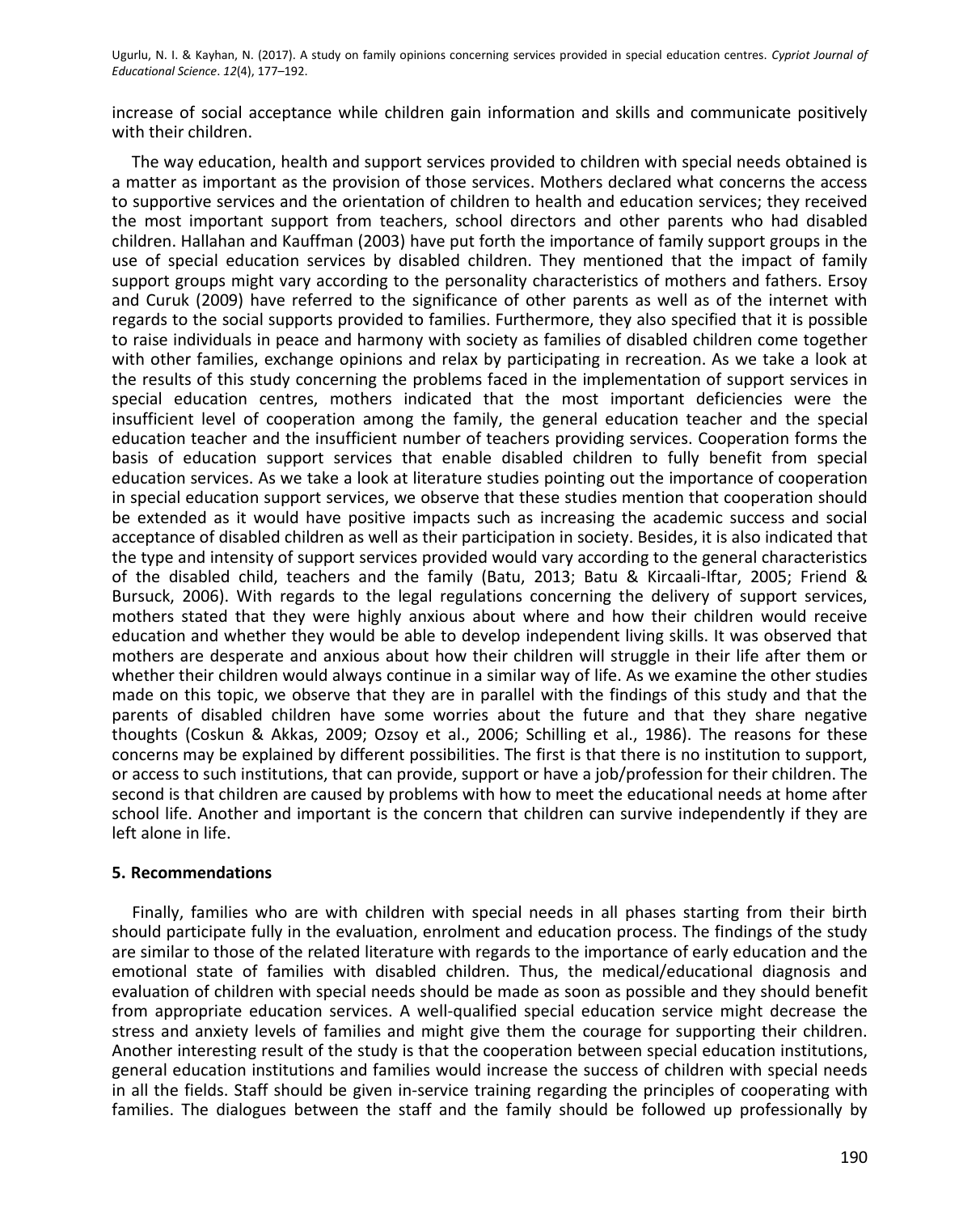administrators. The communication of mothers within their family, with their relatives or with their close friends, should be strengthened and mutual social support should be ensured.

#### **References**

- Altinkurt, N. (2008). *Solutions for problems encountered at special education and rehabilitation centers*  (Unpublished graduate thesis). Izmir, Turkey: Dokuz Eylul University Institute of Educational Sciences.
- Ataman, A. (2003). *Special needs children and entry towards special needs education*. Ankara, Turkey: Gunduz Education.
- Batu, S. (2013). Support of inclusive provide. In S. Eripek (Ed.), *Special education*. Eskisehir, Turkey: Open Education Faculty, Anadolu University (Publication no. 946).
- Batu, S., & Kircaali-Iftar, G. (2005). *Inclusive*. Ankara, Turkey: Kok.
- Birkan, B. (2002). Early special needs services. *Journal of Special Education, 3*(2), 99–109.
- Bogdan, C. R., & Biklen, S. K. (2007). *Qualitative reseach for education*. Boston: MA: Allyn & Bacon.
- Cavkaytar, A., Batu, S., & Cetin, O. B. (2008). Perspectives of Turkish mothers on having a child with developmental disabilities. *International Journal of Special Education, 23*(2), 101–109.
- Coskun, Y., & Akkas, G. (2009). The relation which between anxiety level of the mothers who have disabled children and social support. *Journal of Ahi Evran University Kırşehir Education Faculty (KEFAD), 10*(1), 213–227.
- Creswell, J. (2005). Educational research, planning, conducting and evaluating qualitative and qualitative research. Upper Saddle River, NJ: Pearson.
- Diken, C., Batu, B., & Kurtyilmaz. (2010). First stop the success a school/home intervention program for preventing problem behaviors in young children: examining the effectiveness and social validity in Turkey. *Emotional and Behavioral Difficulties, 15*(3), 207–221.
- Ergenekon, Y. (2007). *Meeting for qualitative research*. Ankara, Turkey: University of Ankara Seminar on Education.
- Eripek, S. (2013). Special needs education in pre-school. In S. Eripek (Ed.), *Special Education*. Eskisehir, Turkey: Publication of Open Education Faculty, Anadolu University (Publication No: 946).
- Ersoy, O., & Curuk, N. (2009). The importance of social support for mothers of special needs children. *Family and Society: Journal of Education Culture and Research, 11*(5), 104–110.
- Evans, L. (2007). *Inclusion*. New York, NY: Routledge.
- Freedman, R. I., Krauss, M. W., & Seltzer, M. M. (1997). Aging parents' residential plans for adult children with mental retardation. *Mental Retardation, 35*(2), 114–123.
- Friend, M., & Bursuck, W. D. (2006). *Including students with special needs: a practical guide for classroom teachers*. Boston, MA: Allyn & Bacon A Pearson Education.
- Hallahan, D. P., & Kauffman, J. M. (2003). *Exceptional learners introduction to special education* (p. 486). Boston, MA: Allyn and Bacon.
- Harris, S., & Handleman, J. (Eds.). (2006). *Preschool education programs for children with autism*. Austin, TX: Pres-Ed.
- Hassal, R., Rose, J., & McDonald, J. (2005). Parenting stress in mothers and children with an intellectual disability: the effects of parental cognitions in relation to child characteristics and family support. *Journal of Intellectual Disability Research, 49*(6), 405–418.
- Hatton, C., Emerson, E., Graham, H, Blacher, J., & Llewellyn, G. (2010). Changes in family composition and marital status in families with a young children with cognitive delay. *Journal of Applied Research in Intellectual Disabilities, 23*, 14–26.
- Howard, V., Williams, B., & Lepper, C. (2010). *Very young children with special needs* (4th ed.). Upper Saddle River, NJ: Pearson Education.
- Hume, K., Bellini, S., & Pratt, C. (2005). The usage and perceived outcomes of early intervention and early childhood programs for young children with autism spectrum disorder. *Topics in Early Childhood Special Education, 25*(4), 195–207.